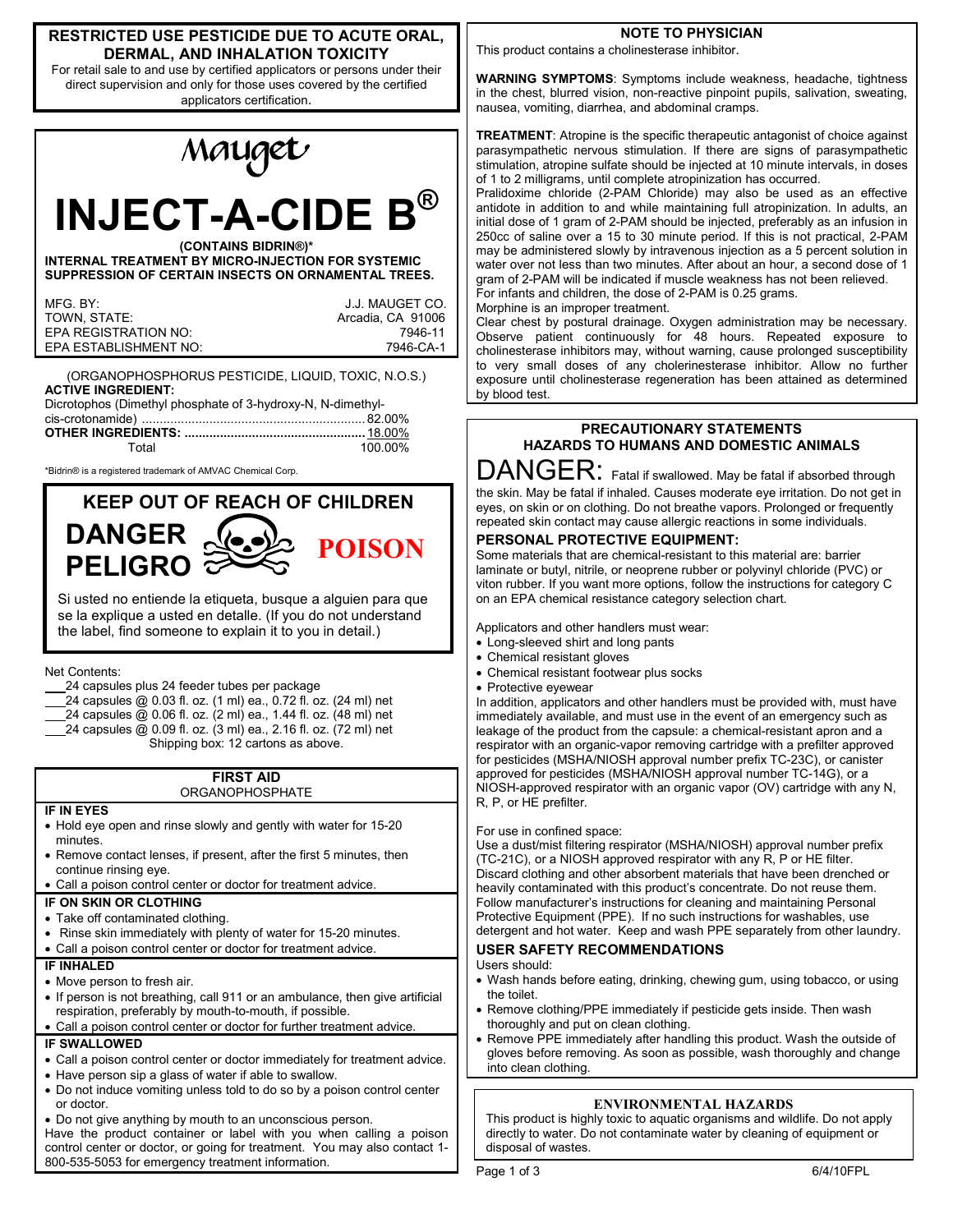## **DIRECTIONS FOR USE**

IT IS A VIOLATION OF FEDERAL LAW TO USE THIS PRODUCT IN A MANNER INCONSISTENT WITH ITS LABELING.

# **Read the entire label before using this product.**

#### **USE RESTRICTIONS**

Applicators shall not leave capsules unattended while in use. Remove capsules promptly after treatment. Do not inject trees that are less than two inches in diameter. Do not inject trees within two weeks of any other spray or soil chemical treatment. Do not treat trees that are suffering from stress such as lack of moisture or herbicide damage. Do not inject this product into trees that will bear edible nuts within one full year following treatment. Not for use on trees being grown for sale or other commercial use, or for commercial seed production, or for the production of timber or wood products, or for research purposes. Do not apply this product in a way that will contact workers or other persons directly. Only protected handlers may be in the area during application.

#### **1. The MAUGET SYSTEM**

(A) Mauget compressible capsule with insert hole

(B) Feeder tube with flanged gun-sight and opposite tapered beveled end

#### **2. TOOLS**

(A) Portable electric drill

- (B) 11/64 in. (0.4 cm) drill bit
- (C) Plastic mallet (D) Tape measure
- (E) Insertion tool (optional)

#### **3. NUMBER OF CAPSULES**

Measure the tree at chest height in inches. If measuring the circumference, divide this number by six (6) to determine the number of capsules needed. If measuring the diameter, divide this number by 2 (two) to determine the number of capsules needed. If the number of capsules results in a fraction, round down to the lower whole number.

Trees in advanced stages of insect infestation and/or disease development, may not respond to treatment. The health, species of the tree and the environmental conditions will determine the rate of uptake.

#### **4. PRESSURIZING THE CAPSULES**

Apply the appropriate amount of pressure on the top of the capsule in order to compress.

#### **5. DRILLING THE TREE HOLE**

Predrill spaced injection sites at a slight downward angle at the root flair/buttress area (approximately 6.0 to 8.0 in., 15 to 20 cm) above ground level, using a clean 11/64 in. (0.4 cm) drill bit (except monocotyledons, conifers, etc.). Drill to a depth of 3/8 to 1/2 in. (0.95 to 1.3 cm) into healthy xylem tissue under the bark. For mini-micro feeder tube, see Step 10. Disinfect drill bit, insertion tool (if used) as well as mini-micro insertion tool prior to use on each tree.

#### **6. TREE HOLE DEPTH**

It is important that the feeder tube be set to the proper depth in the conductive xylem tissue. If set too deeply, flow is restricted by blockage in the heartwood; if set too shallow, leakage may occur. The feeder tube dispensing end is beveled to allow for a 1/4 in. plus tolerance.

### **7. COMBINING CAPSULE AND FEEDER TUBE**

Several methods of combining the capsule with the feeder tube are acceptable including placing by hand, the feeder tube's flange end, with the flange notch upward, into the capsule insert hole of a compressed upright capsule. Push the flange end of the feeder tube flush with the membrane located at the inner end of the insert hole.

### **8. PLACING THE FEEDER TUBE IN THE TREE**

Firmly seat the beveled, dispensing end of the feeder tube, with the attached upright capsule, into the predrilled tree injection hole. Tap the rear side, opposite the insert hole of the capsule with a mallet. This action will simultaneously seat the feeder tube in the injection hole while breaking the capsule membrane for releasing the capsule contents into the feeder tube and into the tree. Another method is to place the feeder tube in the predrilled hole of the tree using the optional insertion tool. Then place the compressed capsule onto the feeder tube in place.

#### **9. REMOVAL**

Uptake in the tree usually occurs within several minutes. Capsules may be temporarily rotated in place to see if any liquid is left. When empty, turn the capsules upside down for one minute before removal. Applicators must remove micro-injectors promptly after treatment. Empty capsules must not be left on the tree. The health and species of the tree, and local environmental conditions will determine the rate of uptake. If the capsule does not completely empty within a few hours, invert and carefully remove the capsule and enclose it in a heavy duty plastic bag for disposal in accordance with state and local regulations.

#### **10. MINI-MICRO FEEDER TUBE**

For established trees with thin bark (less than 3/8 in. thickness), use a 7/64 in. drill bit to produce a micro-injection site for a mini-micro feeder tube. Use of the Mini-Micro Insertion tool is recommended.